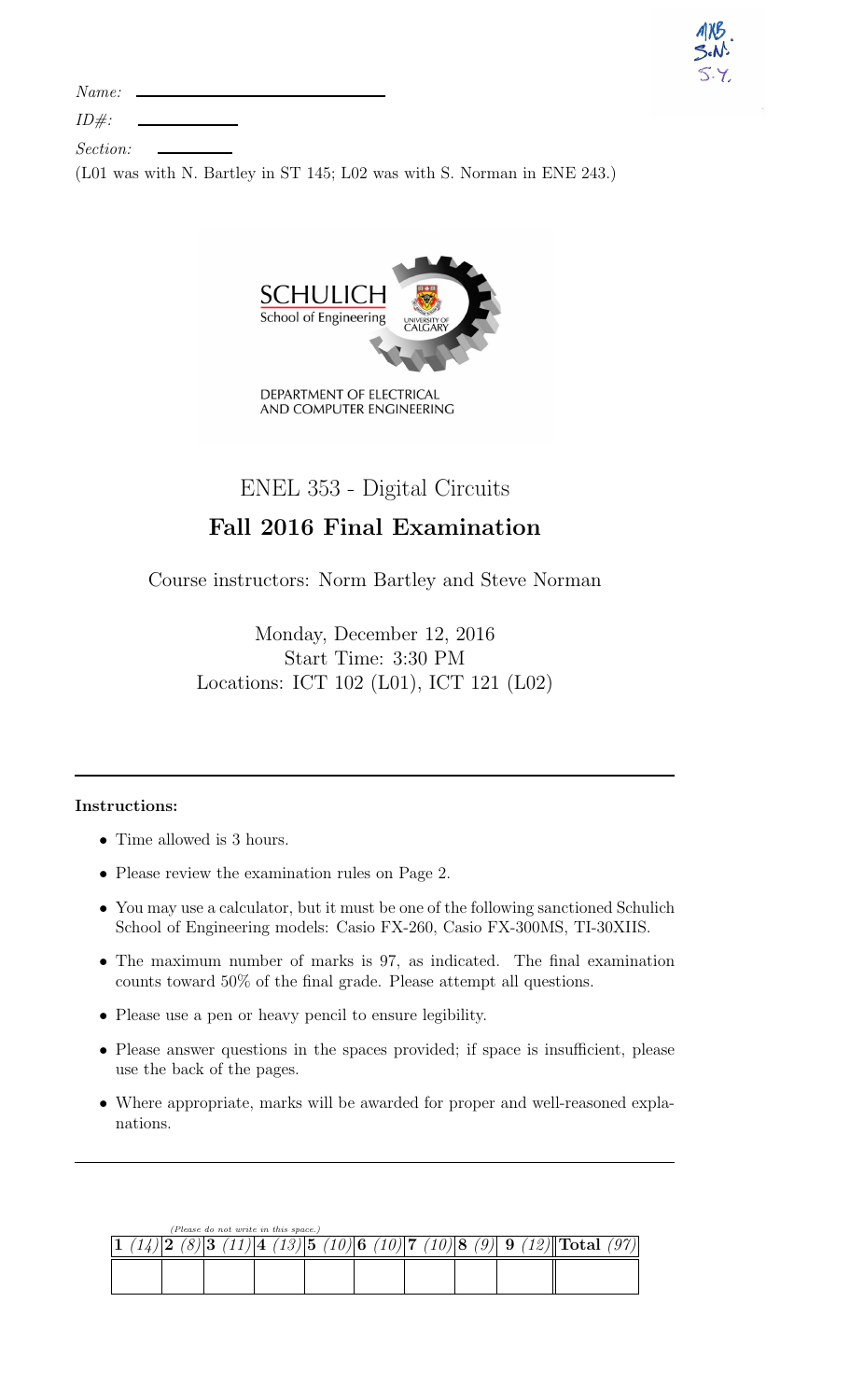#### Student Identification

Each candidate must sign the Seating List confirming presence at the examination. All candidates for final examinations are required to place their University of Calgary I.D. cards on their desks for the duration of the examination. (Students writing mid-term tests can also be asked to provide identity proof.) Students without an I.D. card who can produce an acceptable alternative I.D., e.g., one with a printed name and photograph, are allowed to write the examination.

A student without acceptable I.D. will be required to complete an Identification Form. The form indicates that there is no guarantee that the examination paper will be graded if any discrepancies in identification are discovered after verification with the student's file. A student who refuses to produce identification or who refuses to complete and sign the Identification Form is not permitted to write the examination.

#### Examination Rules

- (1) Students late in arriving will not normally be admitted after one-half hour of the examination time has passed.
- (2) No candidate will be permitted to leave the examination room until one-half hour has elapsed after the opening of the examination, nor during the last 15 minutes of the examination. All candidates remaining during the last 15 minutes of the examination period must remain at their desks until their papers have been collected by an invigilator.
- (3) All inquiries and requests must be addressed to supervisors only.
- (4) The following is strictly prohibited:
	- (a) speaking to other candidates or communicating with them under any circumstances whatsoever;
	- (b) bringing into the examination room any textbook, notebook or document not authorized by the examiner;
	- (c) making use of calculators, cameras, cell-phones, computers, headsets, pagers, PDA's, or any device not authorized by the examiner;
	- (d) leaving examination papers exposed to view;
	- (e) attempting to read other student's examination papers.

The penalty for violation of these rules is suspension or expulsion or such other penalty as may be determined.

- (5) Candidates are requested to write on both sides of the page, unless the examiner has asked that the left hand page be reserved for rough drafts or calculations.
- (6) Discarded matter is to be struck out and not removed by mutilation of the examination answer book.
- (7) Candidates are cautioned against writing on their examination paper any matter extraneous to the actual answering of the question set.
- (8) The candidate is to write his/her name on each answer book as directed and is to number each book.
- (9) During the examination a candidate must report to a supervisor before leaving the examination room.
- (10) Candidates must stop writing when the signal is given. Answer books must be handed to the supervisor-in-charge promptly. Failure to comply with this regulation will be cause for rejection of an answer paper.
- (11) If during the course of an examination a student becomes ill or receives word of a domestic affliction, the student should report at once to the supervisor, hand in the unfinished paper and request that it be cancelled. If physical and/or emotional ill health is the cause, the student must report at once to a physican/counsellor so that subsequent application for a deferred examination is supported by a completed Physician/Counsellor Statement form. Students can consult professionals at University Health Services or Counselling and Student Development Centre during normal working hours or consult their physician/counsellor in the community. Once an examination has been handed in for marking a student cannot request that the examination be cancelled for whatever reason. Such a request will be denied. Retroactive withdrawals will also not be considered.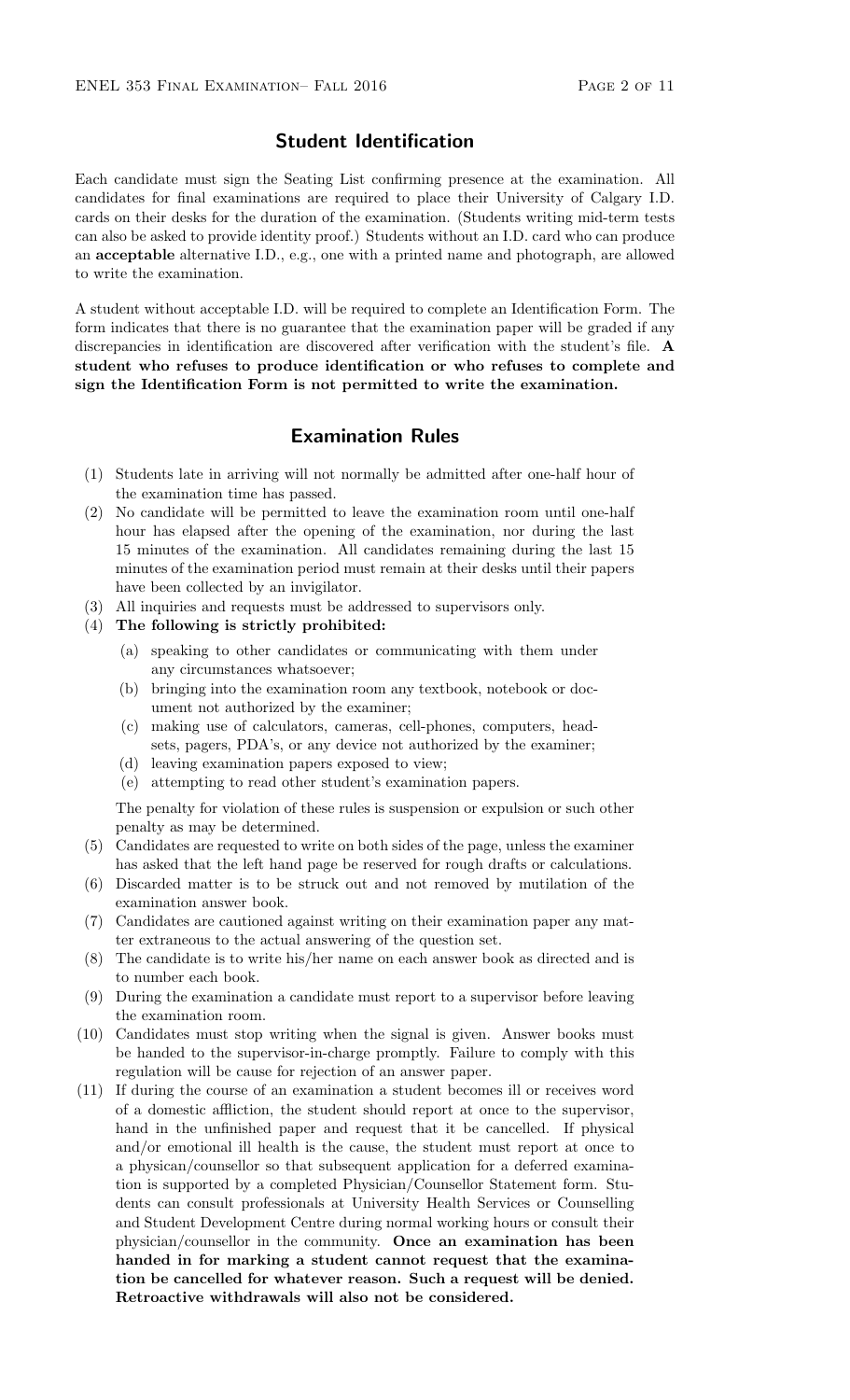- 1. [14 marks total.] Questions about integer representation and arithmetic.
	- (a) [3 marks.] (Give all answers to this part in base ten.) Consider the 12-bit pattern 1001 0100 0101. What number does it represent in a 12-bit unsigned binary system?

What number does it represent in a 12-bit sign-magnitude system?

What number does it represent in a 12-bit BCD system?

- (b) [2 marks.] What number does 1110 0101 represent in an 8-bit two'scomplement system? Give your answer in base ten.
- (c)  $[2 \text{ marks.}]$  Use repeated division to convert  $389_{10}$  to octal represention.
- (d) [3 marks.] Compute the results (sum and overall carry-out) of the 6-bit addition  $111011_2 + 010001_2$ . Then give
	- a yes/no answer about unsigned overflow, with a reason;
	- a yes/no answer about signed overflow, with a reason.
- (e) [4 marks.] Put dots on the ROM array to implement a circuit that computes the result of multiplying two 2-bit unsigned integers. For example,  $B_{1:0} = 10$  and  $C_{1:0} = 11$ , then  $P_{3:0}$  should be 0110, because  $2 \times 3 = 6$ .

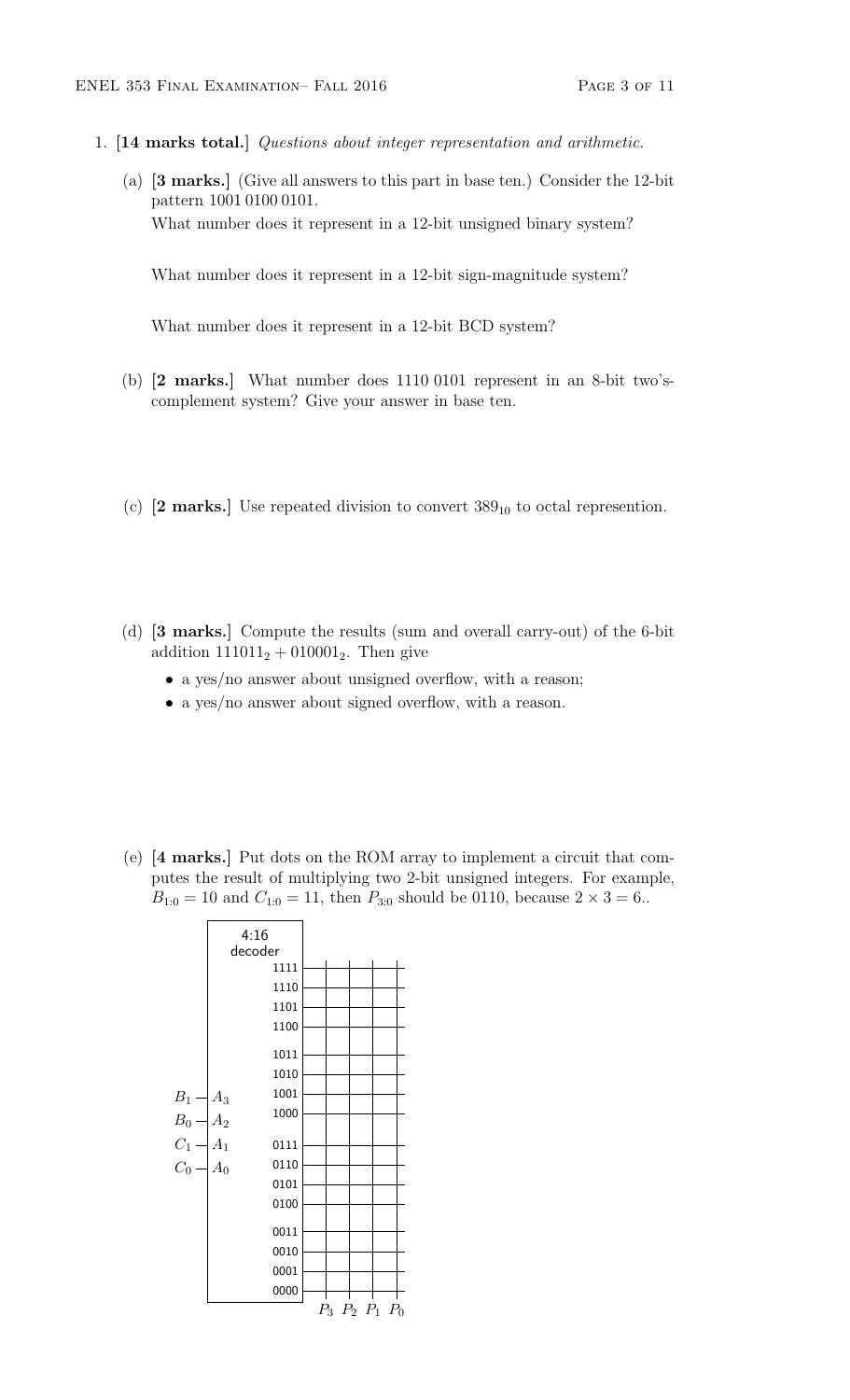- 2. [8 marks total.] Boolean algebra and multiplexers.
	- (a) [5 marks.] Use algebra and/or bubble-pushing to determine a minimal SOP expresseion for  $Y$ . Do not use a truth table or K-map.



(b) [3 marks.] Without using a truth table of a K-map, algebraically determine the minimal SOP form of the following expression:

 $C\oplus B\oplus \overline{A}\oplus C$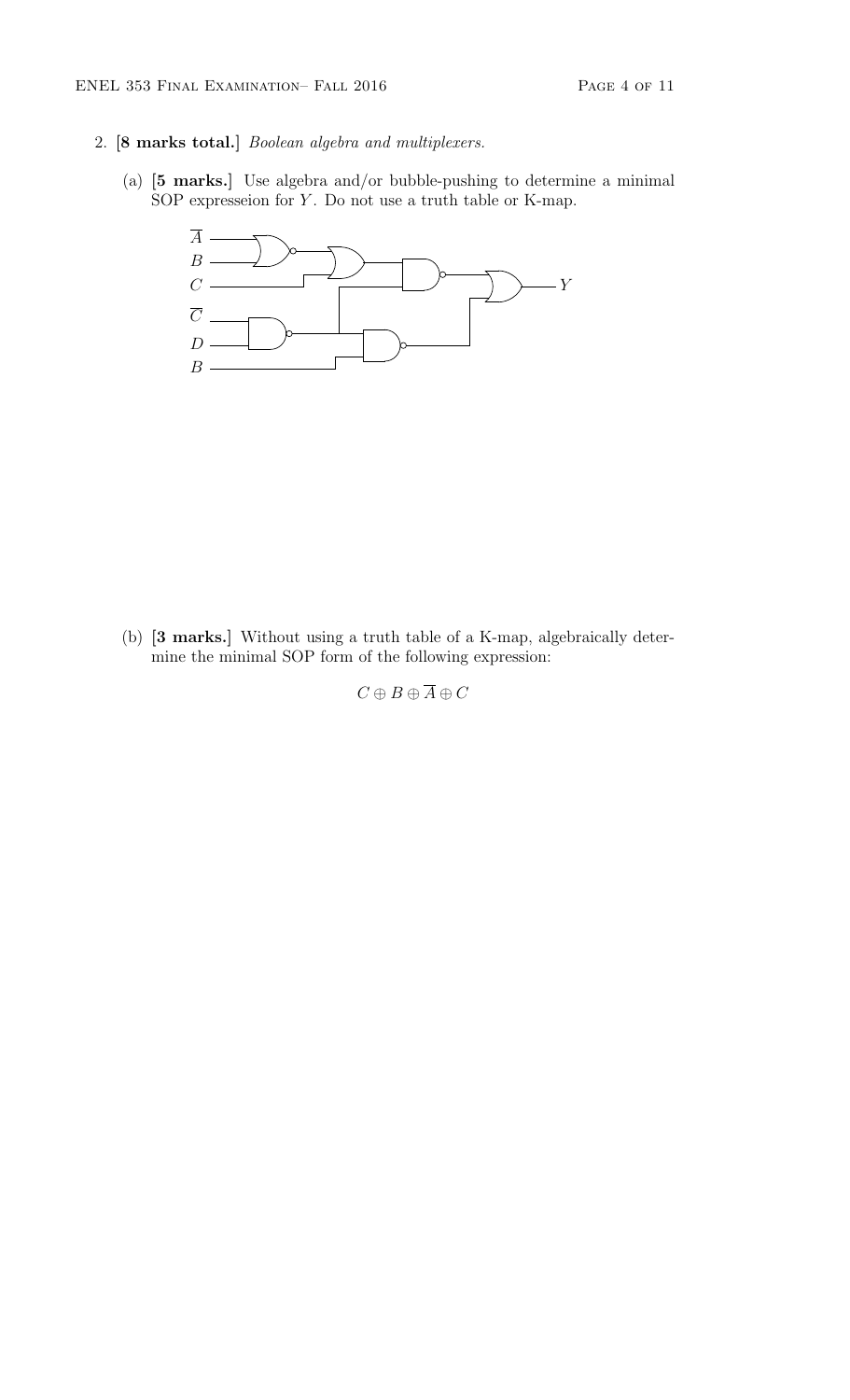#### 3. [11 marks total.] K-map problems.

(a) [6 marks.] Consider the logic functions  $X(A, B, C, D)$  and  $Y(A, B, C, D, E)$ given below as minterm lists:

| Function | 1-cells                                                  | Don't-care cells |
|----------|----------------------------------------------------------|------------------|
|          | 5, 7, 9, 11, 13, 14                                      | 2, 6, 10, 12, 15 |
|          | $4, 6, 8, 9, 12, 13, 17, 19, 20, 21, 22, 23, 26, 27, 30$ | 16, 24, 28       |

Use the blank K-map below to determine all minimal SOP expressions for X. Indicate all of the distinguished 1-cells and the essential prime implicants. (You are welcome to draw extra K-maps to help present your solutions.)

(b) [5 marks.] Use the blank K-maps below to determine all minimal POS expressions for  $Y$ .

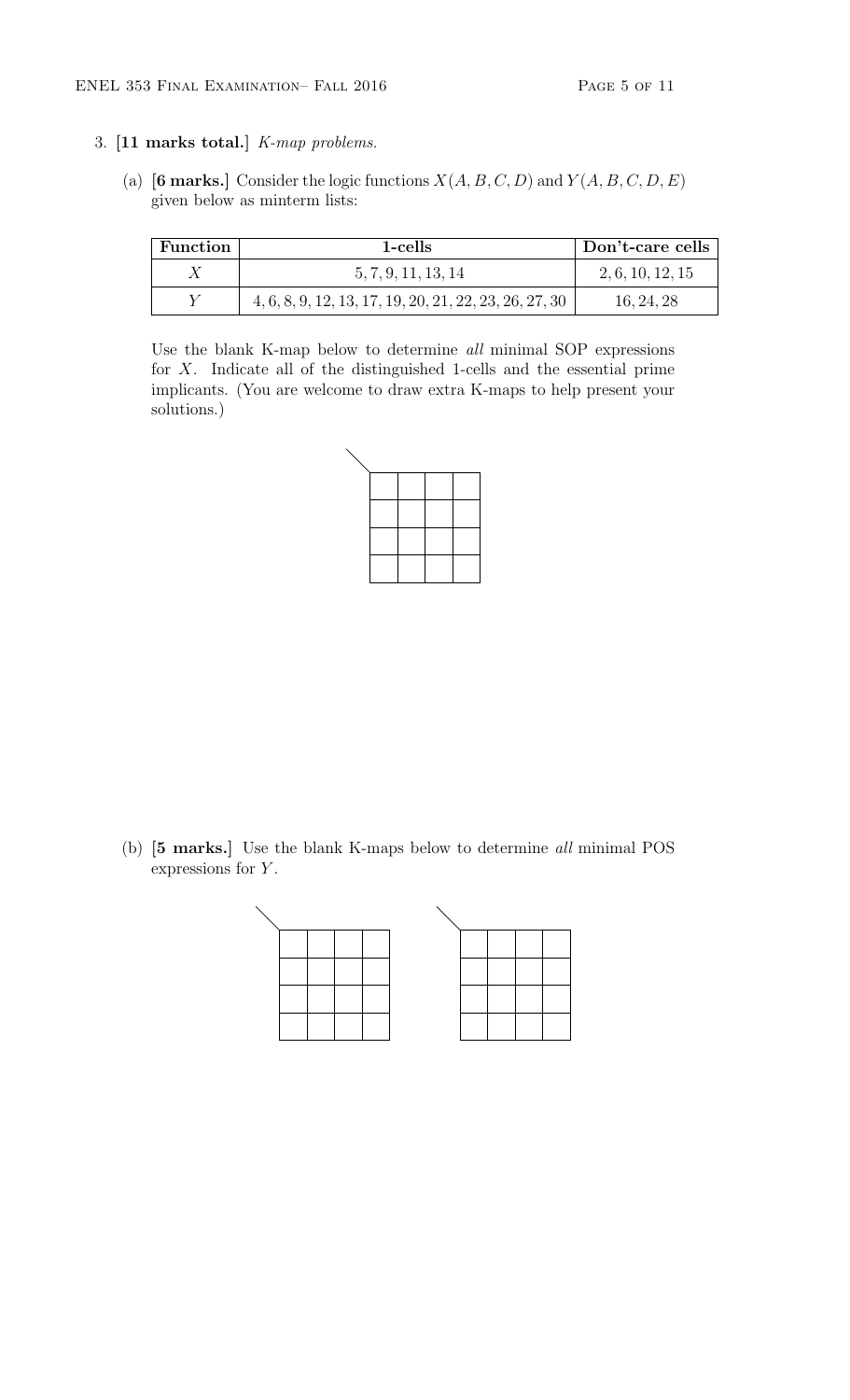- 4. [13 marks total.] Questions about multiplexers and decoders.
	- (a) [3 marks.] Below on the left is the symbol for a 2:4 decoder-with-enable. Add wires to the schematic below on the right to implement a 2:4 decoderwith-enable.



(b) [3 marks.] Below on the left is the symbol for a 4:1 multiplexer. Add one additional logic gate and some wires to the schematic below on the right to implement a 4:1 multiplexer.



(c) [3 marks.] Add wires—but no additional logic elements—to implement the function given in the truth table.



(d)  $[4 \text{ marks.}]$  To the schematic given below, add wires, one NOT gate, and as many OR gates as you need to implement the functions  $F$  and  $G$  given in the truth table.

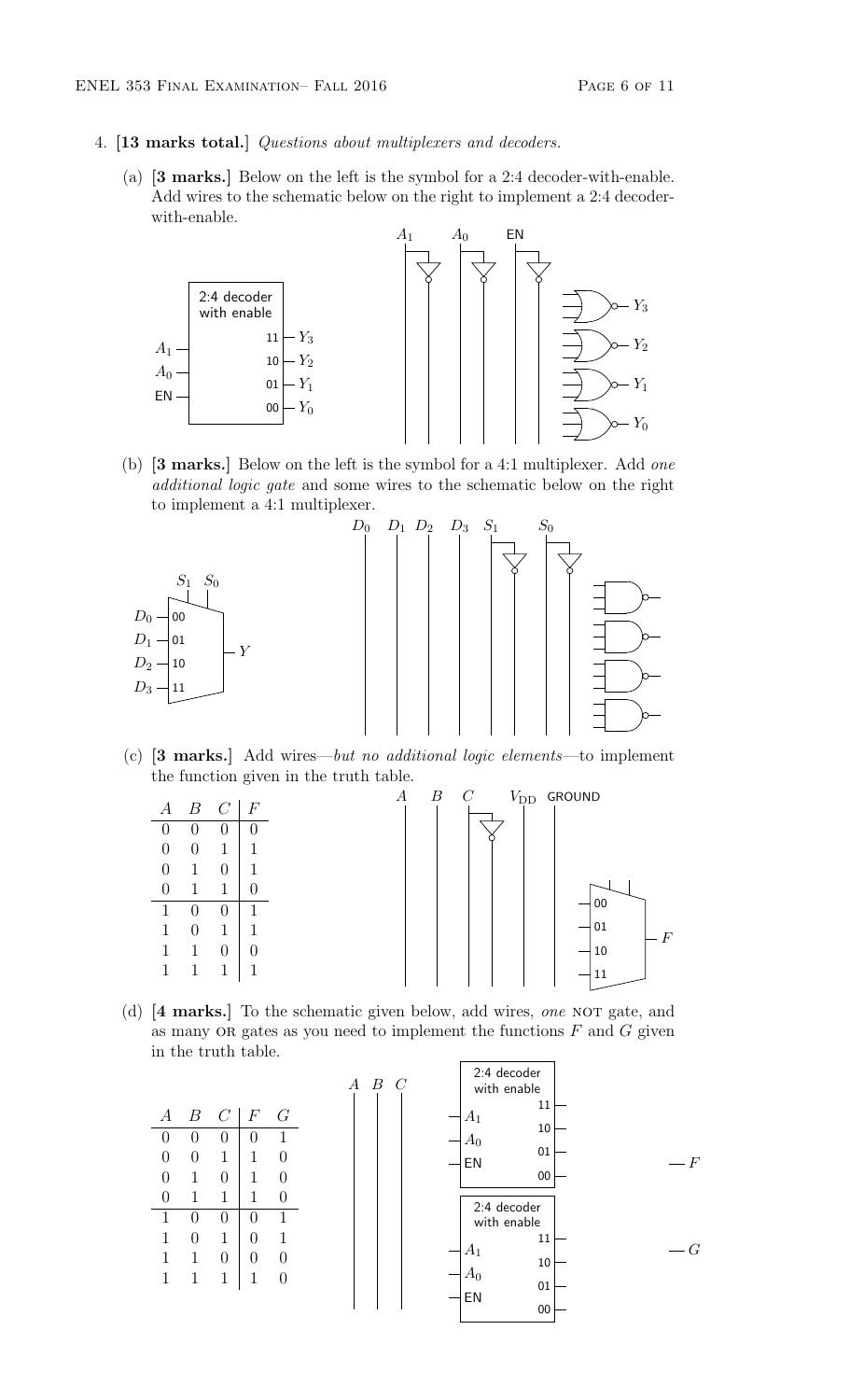- 5. [10 marks total.] Questions about sequential logic elements.
	- (a) [3 marks.] This part is about the essential behaviour of a D latch. Complete the timing diagram.



(b) [4 marks.] The 2-bit state register in the circuit below has a synchronous set input. Complete the timing diagram.

(Hint: There is room for rough work underneath the timing diagram.)



(c) [3 marks.] Normally the clock inputs of D flip-flops are connected to periodic clock signals. But the circuit below is an application of D flipflops in which the clock inputs are not necessarily periodic.

Assume, as shown, that  $Q_0 = 0$ ,  $Q_1 = 1$ , and  $Q_2 = 0$  at the beginning of the time interval in the given timing diagram. Complete the timing diagram.

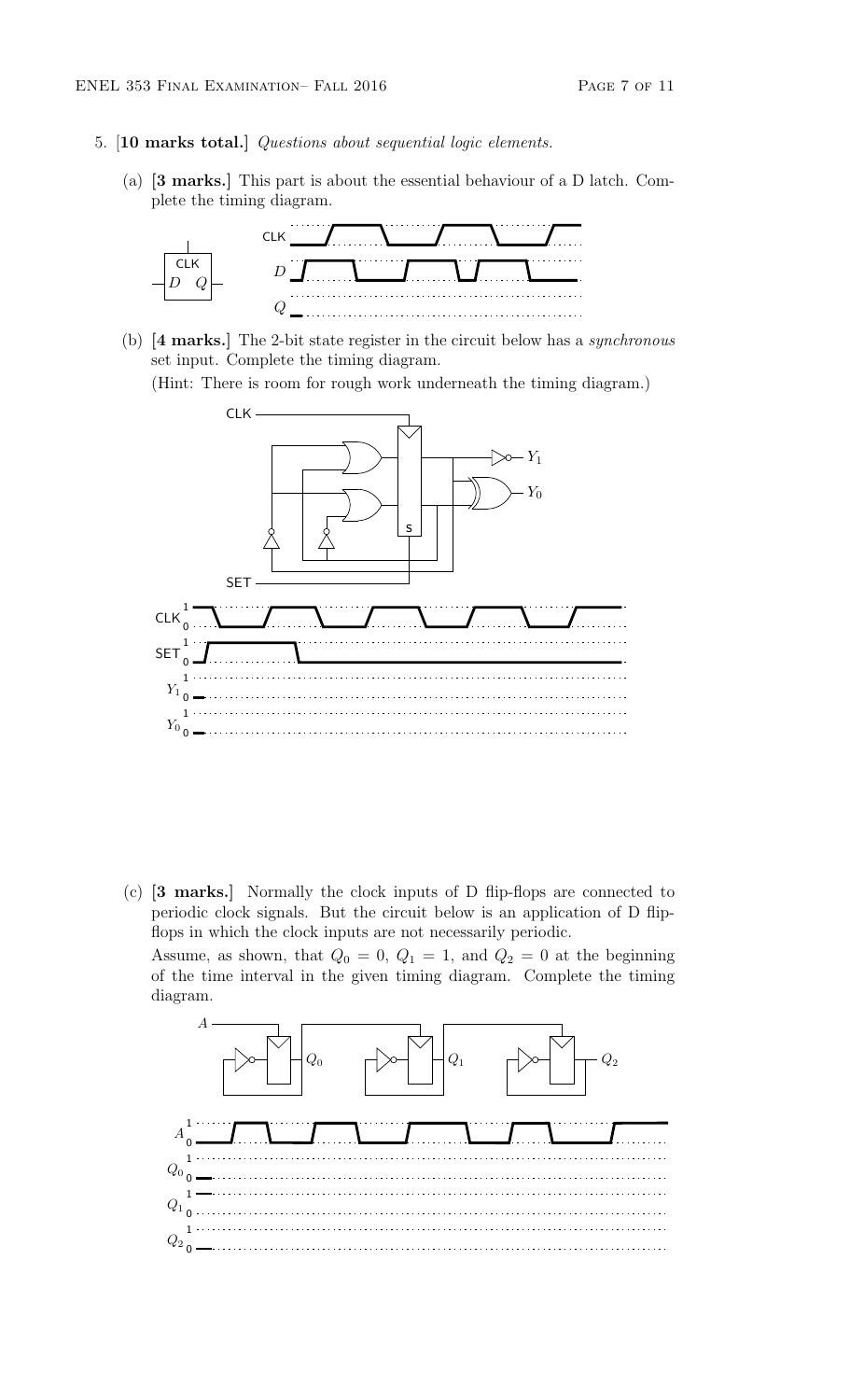- 6. [10 marks total.] Questions about FSM design.
	- (a) [4 marks.] Consider the design of an FSM with a 1-bit input A and a 1-bit output  $Y$ .  $Y$  should be 1 if there have been at least three rising edges of the clock since the most recent reset, and the value of A has been the same the three most recent rising edges of the clock (either 0, 0, 0 or 1, 1, 1).  $Y$  should be 0 at all other times.



(b) [6 marks.] The FSM design in this part is not related to the design of part (a). There are a 1-bit input A and a 2-bit output  $Y_{1:0}$ . Using the state-transition diagram and state encoding given below, find minimal SOP expressions for next-state and output logic.

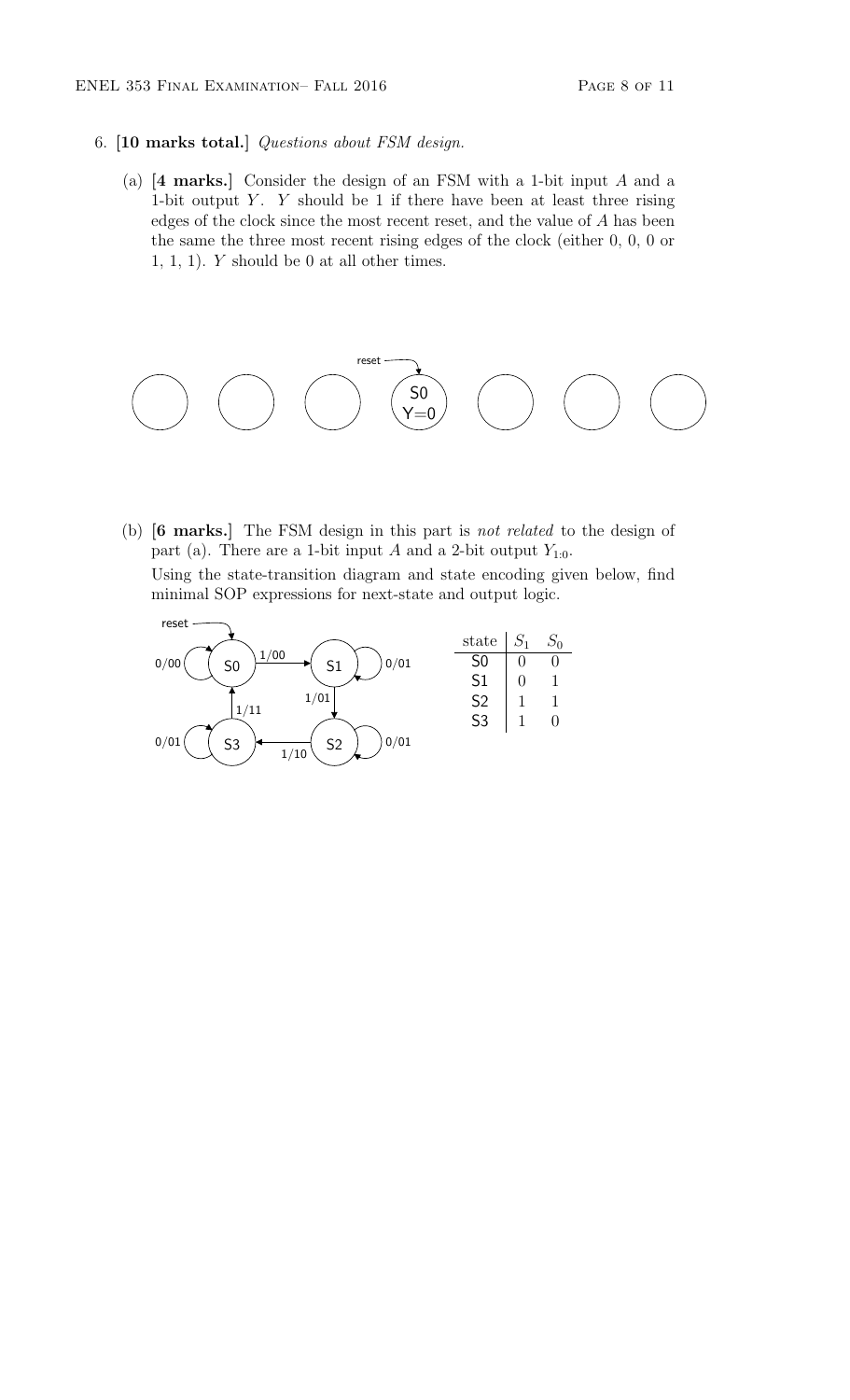- 7. [10 marks total.] Questions about timing in logic circuits.
	- (a) [3 marks.] Consider the following circuit and timing parameters:



Find the overall  $t_{\rm pd}$  and  $t_{\rm cd}$  for the circuit, showing calculations that support your answer.

(b) [3 marks.] Consider this circuit built from 3 registers and 7 combinational elements.



In this part, assume that CLK1, CLK2, and CLK3 are identical signals same period, with edges at exactly the same times. Timing parameters for the registers are:  $t_{\text{setup}} = 30 \,\text{ps}$ ,  $t_{\text{hold}} = 12 \,\text{ps}$ ,  $t_{\text{pcq}} = 35 \,\text{ps}$ ,  $t_{\text{ccq}} = 21 \,\text{ps}$ . Find the minimum clock period  $T_{\rm C}$  required for reliable operation of the circuit. Show calculations to support your answer.

| element | $t_{\rm pd}$       | $t_{\rm cd}$       |
|---------|--------------------|--------------------|
| A       | $202$ ps           | 104 <sub>ps</sub>  |
| B       | $210\,\text{ps}$   | 24 <sub>ps</sub>   |
| C       | 82 ps              | $60 \,\mathrm{ps}$ |
| D       | 133 <sub>ps</sub>  | $70$ ps            |
| F       | $100\,\mathrm{ps}$ | 64 <sub>ps</sub>   |
| F       | 90 <sub>ps</sub>   | 18 <sub>ps</sub>   |
| G       | $75$ ps            | $40\,\text{ps}$    |

(c) [4 marks.] Consider the circuit of part (b) again, but this time assume that  $T_{\rm C} = 320 \,\text{ps}$ , and there is a non-zero clock skew  $t_{\rm skew}$ . What is the largest allowable  $t_{\text{skew}}$  to avoid setup-time violation? And what is the largest allowable  $t_{\mathrm{skew}}$  to avoid a hold-time violation?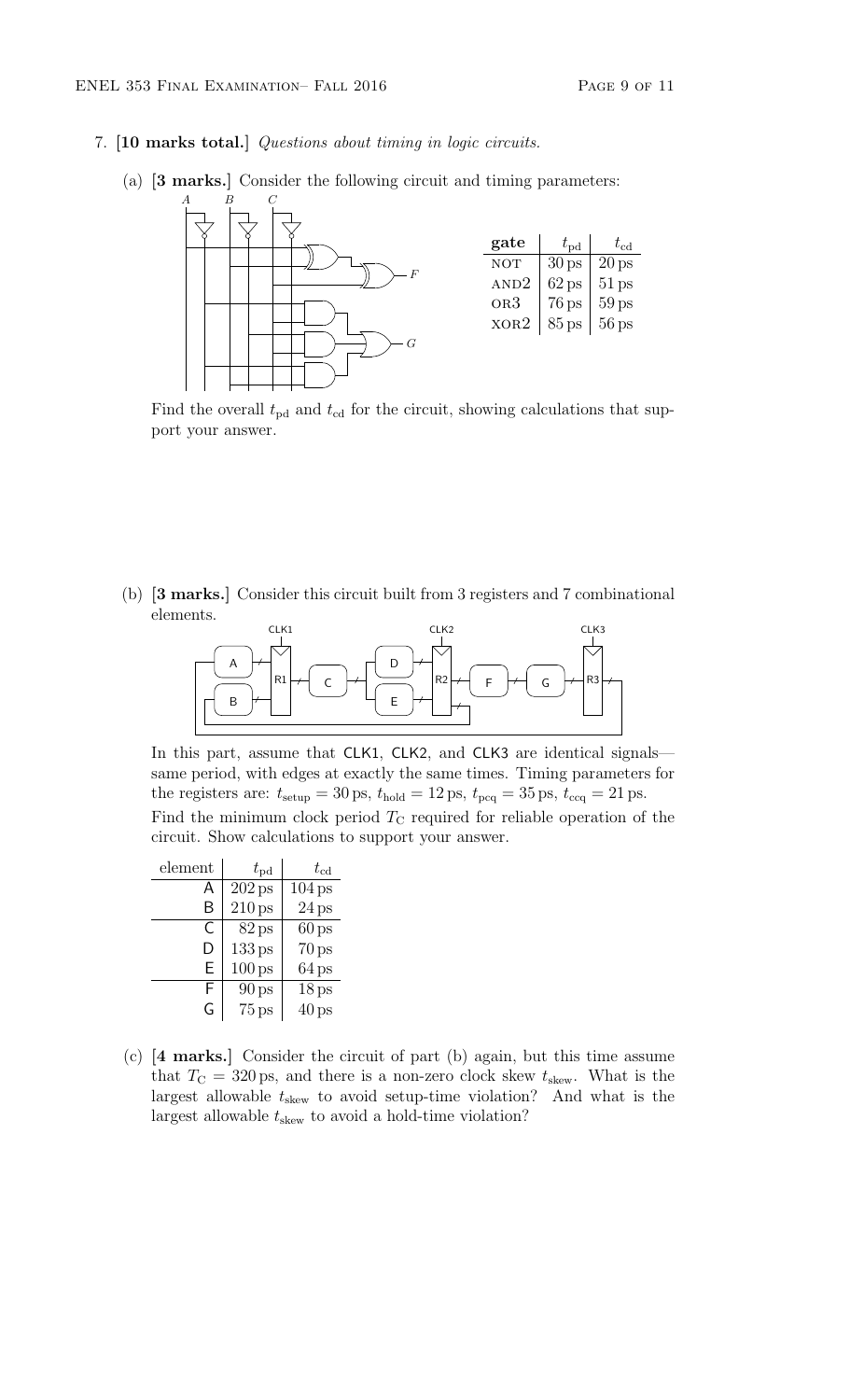8. [9 marks total.] A problem in synchronous sequential logic design.

The device labeled Foo in the diagram below is an FSM with the given state transition diagram.



Two of these devices are connected with some combinational logic to make the circuit shown here:



It's desired that the bit pattern  $Z_{3:0}$  go to 0000 after reset, then cycle through 0001, 0010, 0011,  $\dots$ , 1000, and back to 0000, updating one eaxh rising edge of CLK.

- (a) [2 marks.] Write a Boolean algebra equation for the "glue" logic. Give a clear reason to support your answer.
- (b) [7 marks.] Write four Boolean algebra equations for the output logic, using K-maps to ensure that the equations are in minimal SOP form.